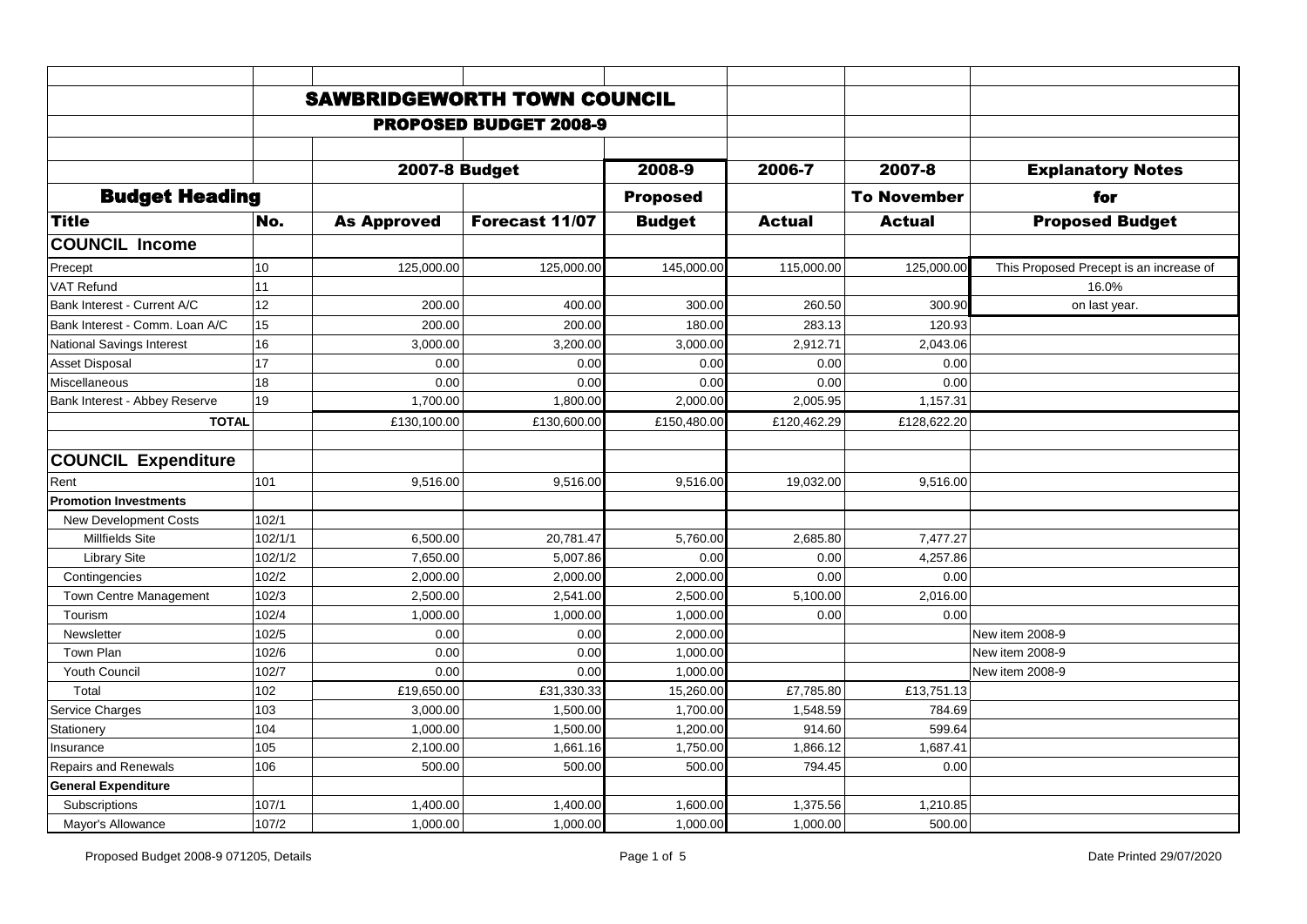|                                  |         | <b>2007-8 Budget</b> |                | 2008-9          | 2006-7        | 2007-8             | <b>Explanatory Notes</b>                         |
|----------------------------------|---------|----------------------|----------------|-----------------|---------------|--------------------|--------------------------------------------------|
| <b>Budget Heading</b>            |         |                      |                | <b>Proposed</b> |               | <b>To November</b> | for                                              |
| <b>Title</b>                     | No.     | <b>As Approved</b>   | Forecast 11/07 | <b>Budget</b>   | <b>Actual</b> | <b>Actual</b>      | <b>Proposed Budget</b>                           |
| Mayor's Contingency              | 107/3   | 500.00               | 500.00         | 500.00          | 1,000.00      | 225.00             |                                                  |
| Petty Cash                       | 107/4   | 250.00               | 250.00         | 280.00          | 195.61        | 218.43             |                                                  |
| IT Support                       | 107/5   | 1,000.00             | 750.00         | 1,000.00        | 687.38        | 306.01             |                                                  |
| Miscellaneous Expenditure        | 107/6   | 1,000.00             | 750.00         | 1,000.00        | 1,569.18      | 577.89             |                                                  |
| Training                         | 107/7   |                      |                | 2,200.00        |               |                    | New item 2008-9                                  |
| Conferences                      | 107/8   |                      |                | 500.00          |               |                    | New item 2008-9                                  |
| Planning IT                      | 107/9   |                      |                | 750.00          |               |                    | New item 2008-9                                  |
| Total                            | 107     | £5,150.00            | £4,650.00      | 8,830.00        | £5,827.73     | £3,038.18          |                                                  |
| Postage                          | 108     | 750.00               | 500.00         | 500.00          | 673.00        | 299.99             |                                                  |
| <b>Fees</b>                      |         |                      |                |                 |               |                    |                                                  |
| <b>Audit Fees</b>                | 109/1   | 1,000.00             | 2,500.00       | 900.00          | 134.00        | 1,250.00           |                                                  |
| <b>Election Expenses</b>         | 109/2   | 4,919.00             | 2,500.00       | 0.00            | 3,623.54      | 0.00               |                                                  |
| Total                            | 109     | 5,919.00             | 5,000.00       | 900.00          | 3,757.54      | 1,250.00           |                                                  |
| <b>Grants and Donations</b>      |         |                      |                |                 |               |                    |                                                  |
| <b>Reserve for Community Bus</b> | 110/1   | 1,500.00             | 0.00           | 1,500.00        | 0.00          | 0.00               |                                                  |
| <b>Reserve for Tennis Courts</b> | 110/2   | 0.00                 | 0.00           | 0.00            | 0.00          | 0.00               |                                                  |
| Reserve for Shelters & Bins      | 110/3   | 0.00                 | 0.00           | 0.00            | 2,000.00      | 0.00               |                                                  |
| <b>British Legion Wreath</b>     | 110/4   | 40.00                | 40.00          | 40.00           | 33.00         | 33.00              |                                                  |
| Annual Youth Award               | 110/5   | 100.00               | 100.00         | 100.00          | 200.00        | 0.00               |                                                  |
| Annual Citizen Award             | 110/6   | 50.00                | 100.00         | 100.00          | 100.00        | 0.00               |                                                  |
| Honoraria                        | 110/7   | 150.00               | 150.00         | 250.00          | 120.00        |                    | 150.00 Increased honorarium to Footpaths Officer |
| Grants                           | 110/8   |                      |                |                 |               |                    |                                                  |
| <b>General Grants</b>            | 110/8/1 | 10.000.00            | 10,000.00      | 10.000.00       | 10,000.00     | 5,000.00           |                                                  |
| <b>Allocated Grants</b>          | 110/8/2 | 4,000.00             | 4,000.00       | 4,000.00        | 0.00          | 4,000.00           |                                                  |
| Rewards                          | 110/9   | 200.00               | 200.00         | 200.00          | 0.00          | 0.00               |                                                  |
| Total                            | 110     | £16,040.00           | £14,590.00     | 16,190.00       | £12,453.00    | £9,183.00          |                                                  |
| <b>TOTAL</b>                     |         | £63,625.00           | £70,747.49     | £56,346.00      | £54,652.83    | £40,110.04         |                                                  |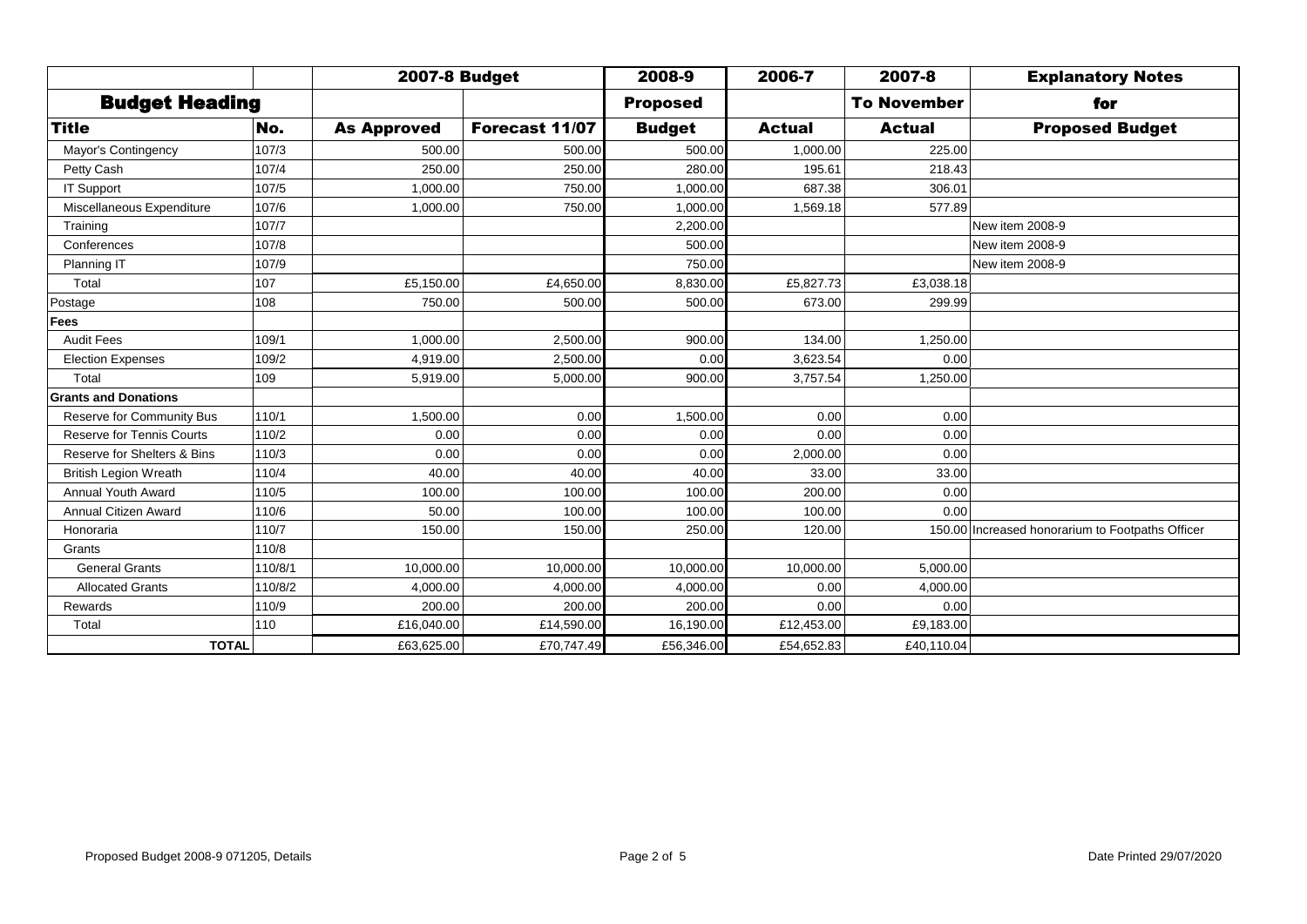|                               |       | <b>2007-8 Budget</b> |                | 2008-9          | 2006-7        | 2007-8             | <b>Explanatory Notes</b>  |
|-------------------------------|-------|----------------------|----------------|-----------------|---------------|--------------------|---------------------------|
| <b>Budget Heading</b>         |       |                      |                | <b>Proposed</b> |               | <b>To November</b> | for                       |
| <b>Title</b>                  | No.   | <b>As Approved</b>   | Forecast 11/07 | <b>Budget</b>   | <b>Actual</b> | <b>Actual</b>      | <b>Proposed Budget</b>    |
| <b>SALARIES Expenditure</b>   |       |                      |                |                 |               |                    |                           |
| <b>PAYE &amp; NIC</b>         |       |                      |                |                 |               |                    |                           |
| PAYE                          | 111/1 | 0.00                 | 0.00           | 0.00            | 7,061.44      | 4,192.00           |                           |
| NIC (-ers)                    | 111/2 | 2,760.00             | 3,285.00       | 3,175.00        | 3,666.76      | 3,435.89           |                           |
| Total                         | 111   | £2,760.00            | £3,285.00      | 3,175.00        | £10,728.20    | £7,627.89          |                           |
| PENSIONS (-ers)               | 112   | 8,682.00             | 14,153.00      | 13,198.00       | 10,170.00     | 8,908.03           |                           |
| Theobald Mrs I                | 778   |                      |                |                 |               |                    |                           |
| Bowran R                      | 779   |                      |                |                 |               |                    |                           |
| Casual Labour                 | 781   |                      |                |                 |               |                    |                           |
| Abbott Mrs G                  | 784   |                      |                |                 |               |                    |                           |
| Sowter M                      | 785   |                      |                |                 |               |                    |                           |
| Adams Mrs S                   | 786   |                      |                |                 |               |                    |                           |
| <b>TOTAL</b>                  |       | £75,113.00           | £79,522.00     | 80,837.00       | £60,408.37    | £47,856.45         |                           |
| <b>ALLOTMENTS Income</b>      |       |                      |                |                 |               |                    |                           |
| <b>Bellmead Rent</b>          | 31    | 130.00               | 130.00         | 130.00          | 120.00        | 130.00             |                           |
| <b>Bullfields Rent</b>        | 32    | 700.00               | 638.00         | 650.00          | 676.25        | 613.75             |                           |
| Southbrook Rent               | 33    | 600.00               | 560.00         | 560.00          | 642.00        | 499.50             |                           |
| Vantorts Rent                 | 34    | 90.00                | 100.00         | 100.00          | 80.00         | 107.50             |                           |
| Miscellaneous                 | 35    | 0.00                 | 0.00           | 0.00            | 1,745.00      | 0.00               |                           |
| TOTAL                         |       | £1,520.00            | £1,428.00      | 1,440.00        | £3,263.25     | £1,350.75          |                           |
| <b>ALLOTMENTS Expenditure</b> |       |                      |                |                 |               |                    |                           |
| <b>Bellmead</b>               |       |                      |                |                 |               |                    |                           |
| Water                         | 121/1 | 0.00                 | 0.00           | 0.00            | 0.00          |                    | 0.00 No water at Bellmead |
| Maintenance                   | 121/2 | 200.00               | 100.00         | 100.00          | 452.00        | 60.00              |                           |
| Total                         | 121   | 200.00               | 100.00         | 100.00          | 452.00        | 60.00              |                           |
| <b>Bullfields</b>             |       |                      |                |                 |               |                    |                           |
| Water                         | 122/1 | 160.00               | 140.00         | 150.00          | 122.59        | 106.01             |                           |
| Maintenance                   | 122/2 | 300.00               | 300.00         | 300.00          | 349.96        | 0.00               |                           |
| Total                         | 122   | £460.00              | £440.00        | 450.00          | £472.55       | £106.01            |                           |
| <b>Southbrook</b>             |       |                      |                |                 |               |                    |                           |
| Water                         | 123/1 | 160.00               | 140.00         | 150.00          | 221.47        | 77.38              |                           |
| Maintenance                   | 123/2 | 200.00               | 300.00         | 200.00          | 110.41        | 0.00               |                           |
| Total                         | 123   | £360.00              | £440.00        | 350.00          | £331.88       | £77.38             |                           |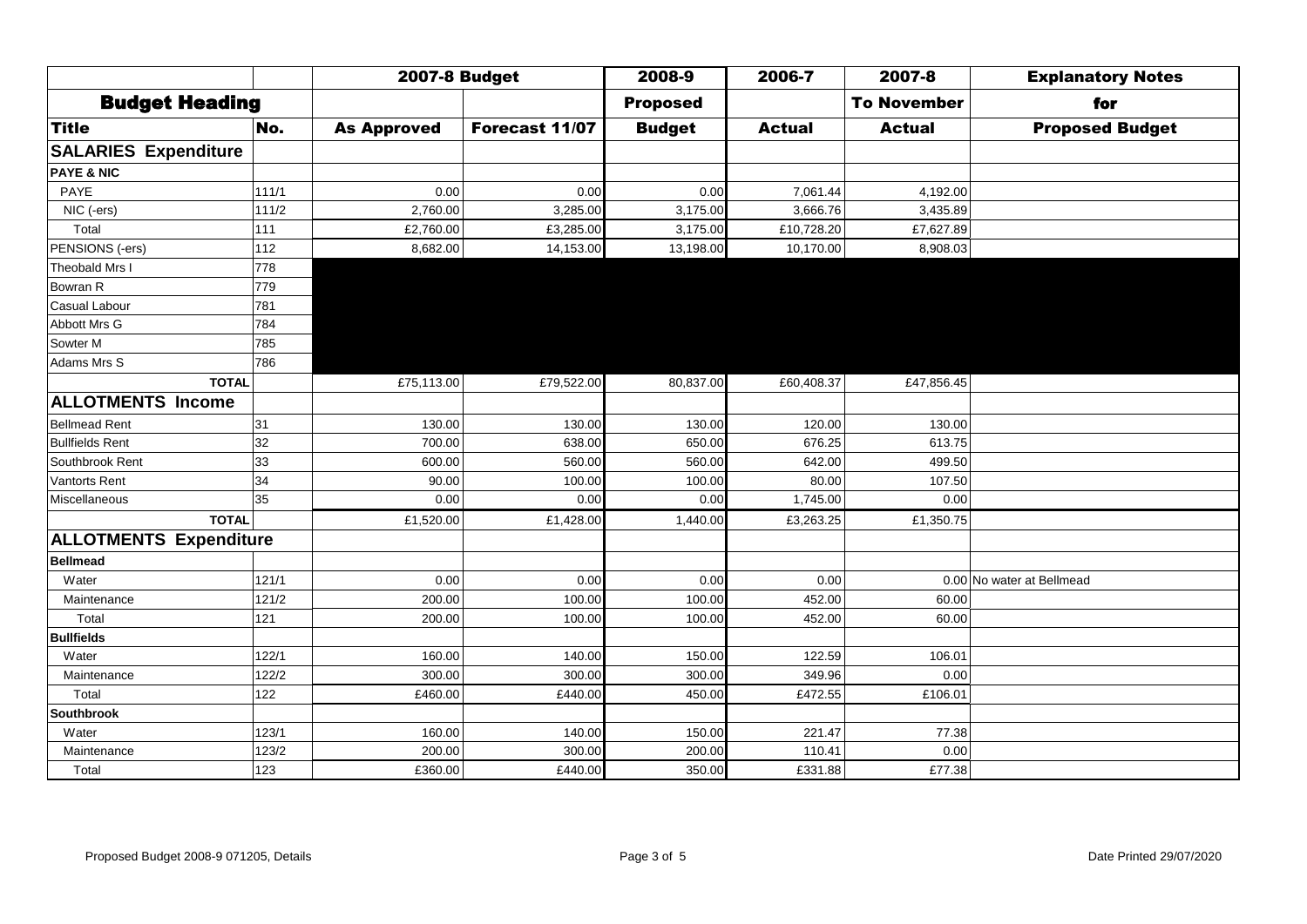|                               |       | <b>2007-8 Budget</b> |                | 2008-9          | 2006-7        | 2007-8             | <b>Explanatory Notes</b> |
|-------------------------------|-------|----------------------|----------------|-----------------|---------------|--------------------|--------------------------|
| <b>Budget Heading</b>         |       |                      |                | <b>Proposed</b> |               | <b>To November</b> | for                      |
| <b>Title</b>                  | No.   | <b>As Approved</b>   | Forecast 11/07 | <b>Budget</b>   | <b>Actual</b> | <b>Actual</b>      | <b>Proposed Budget</b>   |
| <b>Vantorts</b>               |       |                      |                |                 |               |                    |                          |
| Water                         | 124/1 | 60.00                | 40.00          | 60.00           | 31.25         | 26.24              |                          |
| Maintenance                   | 124/2 | 100.00               | 70.00          | 100.00          | 185.85        | 60.00              |                          |
| Total                         | 124   | £160.00              | £110.00        | 160.00          | £217.10       | £86.24             |                          |
| <b>TOTAL</b>                  |       | £1,180.00            | £1,090.00      | 1,060.00        | £1,473.53     | £329.63            |                          |
| <b>CEMETERY Income</b>        |       |                      |                |                 |               |                    |                          |
| <b>Burial Fees</b>            | 41    | 11,000.00            | 12,000.00      | 15,000.00       | 12,295.00     | 7,385.00           |                          |
| <b>Memorial Fees</b>          | 42    | 1,000.00             | 1,000.00       | 1,000.00        | 750.00        | 575.00             |                          |
| Land Rent                     | 44    | 50.00                | 50.00          | 50.00           | 50.00         | 0.00               |                          |
| Donations                     | 46    | 0.00                 | 0.00           | 0.00            | 0.00          | 0.00               |                          |
| <b>TOTAL</b>                  |       | £12,050.00           | £13,050.00     | 16,050.00       | £13,095.00    | £7,960.00          |                          |
| <b>CEMETERY Expenditure</b>   |       |                      |                |                 |               |                    |                          |
| Maintenance                   | 131   | 7.500.00             | 8,500.00       | 8,500.00        | 6.550.00      | 3,880.00           |                          |
| <b>Water Rates</b>            | 132   | 100.00               | 75.00          | 100.00          | 34.44         | 27.93              |                          |
| <b>Skip Hire</b>              | 133   | 1,000.00             | 600.00         | 600.00          | 637.00        | 425.00             |                          |
| New Area                      | 134   | 500.00               | 0.00           | 0.00            | 0.00          | 0.00               |                          |
| Misc                          | 135   | 500.00               | 500.00         | 500.00          | 175.86        | 0.00               |                          |
| <b>TOTAL</b>                  |       | £9,600.00            | £9,675.00      | 9,700.00        | £7,397.30     | £4,332.93          |                          |
| <b>RECREATION Income</b>      |       |                      |                |                 |               |                    |                          |
| Grants                        | 61    | 1,000.00             | 1,470.00       | 1,000.00        | 1,000.00      | 1,470.00           |                          |
| Tennis Courts - Hire Fees     | 62    | 0.00                 | 10.00          | 0.00            | 0.00          | 0.00               |                          |
| <b>TOTAL</b>                  |       | £1,000.00            | £1,480.00      | 1,000.00        | £1,000.00     | £1,470.00          |                          |
| <b>RECREATION Expenditure</b> |       |                      |                |                 |               |                    |                          |
| Leventhorpe Pool              | 885   | 0.00                 | 4,200.00       | 5,900.00        |               |                    | New item 2007-8          |
| Parish Paths                  | 886   | 200.00               | 750.00         | 750.00          | 2,172.25      | 521.33             |                          |
| <b>West Road</b>              | 887   | 1,200.00             | 750.00         | 1,000.00        | 4,515.00      | 800.00             |                          |
| <b>Tennis Courts</b>          | 888   | 100.00               | 0.00           | 0.00            | 60.00         | 0.00               |                          |
| <b>Millenium Trail</b>        | 889   | 100.00               | 150.00         | 200.00          | 48.50         | 135.70             |                          |
| <b>TOTAL</b>                  |       | £1,600.00            | £5,850.00      | 7,850.00        | £6,795.75     | £1,457.03          |                          |